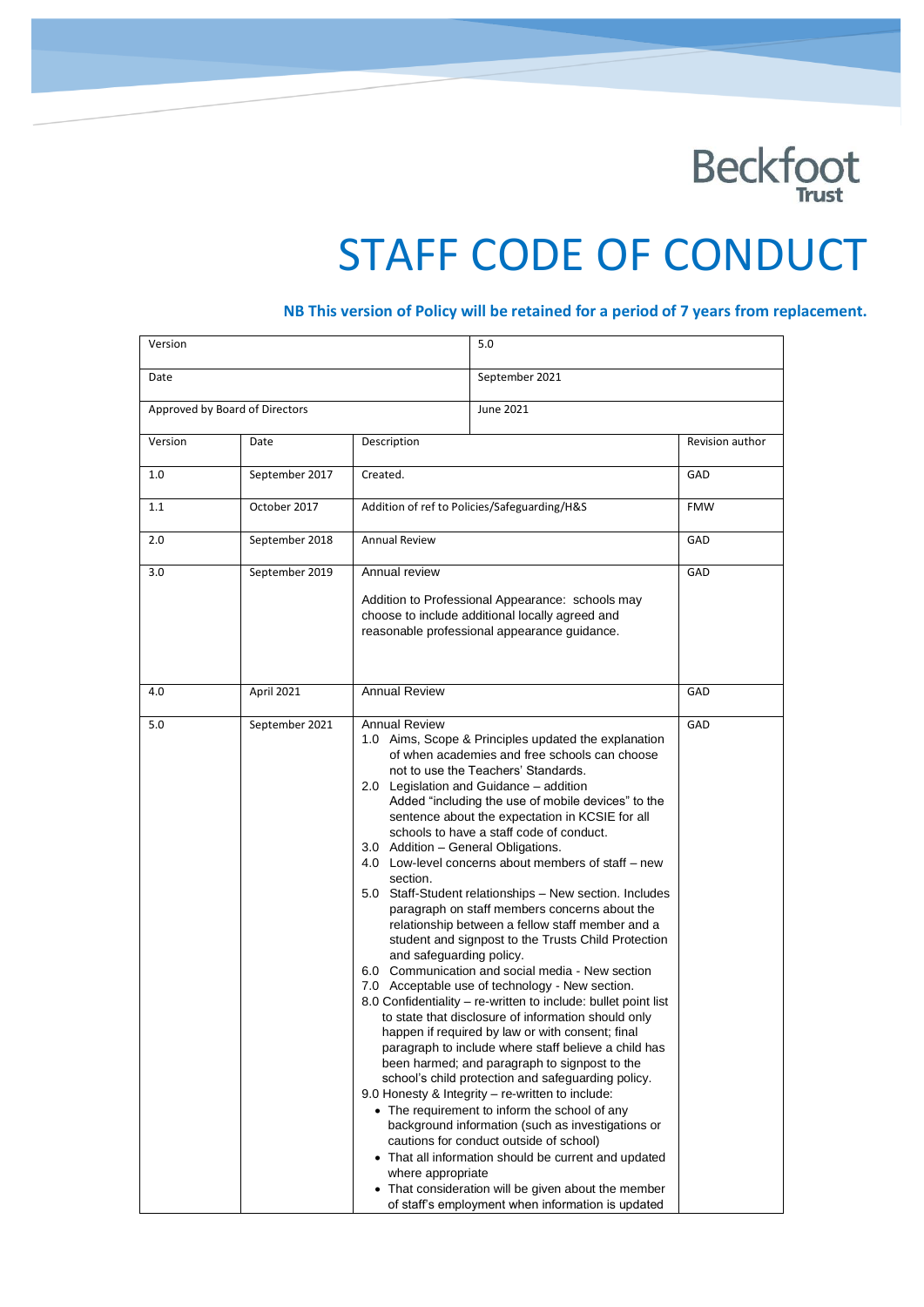| 12.0 Conduct outside work - Updated wording to clarify<br>that the list of behaviours that might bring the school<br>into disrepute is not a finite list<br>15.0 Monitoring arrangements - New Section to<br>include: approval information and paragraph<br>highlighting the role of the Trustees in ensuring the<br>code of conduct is being implemented effectively To<br>reflect new wording in KCSIE 2021 (paragraph 414). |  |
|--------------------------------------------------------------------------------------------------------------------------------------------------------------------------------------------------------------------------------------------------------------------------------------------------------------------------------------------------------------------------------------------------------------------------------|--|
|--------------------------------------------------------------------------------------------------------------------------------------------------------------------------------------------------------------------------------------------------------------------------------------------------------------------------------------------------------------------------------------------------------------------------------|--|

# Staff Code of Conduct

# **1.0 Introduction: Aims, scope and principles**

This policy aims to set and maintain standards of conduct that we expect all members of staff to follow.

By creating this policy, we aim to ensure our Beckfoot Trust schools are an environment where everyone is safe, happy and treated with respect.

The policy applies to all staff and volunteers in school regardless of their position, role, or responsibility and to act with personal and professional integrity, respecting the safety and wellbeing of others. In addition to this policy, we expect that all teachers will act in accordance with the personal and professional behaviours set out in the Teachers' Standards.

Members of staff have an influential position in our schools and will act as role models for students by consistently demonstrating high standards of behaviour.

Failure to follow the code of conduct may result in disciplinary action being taken, as set out in our staff discipline, conduct and grievance policy.

Please note that this code of conduct is not exhaustive. If situations arise that are not covered by this code, The Trust will use it's professional judgement and act in the best interests of the school and its students.

# **Nolan Principles**

All staff have a duty to comply with the 1995 'Nolan Principles'. The seven [principles](https://www.gov.uk/government/organisations/the-committee-on-standards-in-public-life) of public life apply to anyone who works as a public office-holder:

- 1. Selflessness. Holders of public office should act solely in terms of the public [interest.](https://www.gov.uk/government/organisations/the-committee-on-standards-in-public-life)
- 2. Integrity. Holders of public office must avoid placing [themselves](https://www.gov.uk/government/organisations/the-committee-on-standards-in-public-life) under any obligation to people or organisations that might try [inappropriately](https://www.gov.uk/government/organisations/the-committee-on-standards-in-public-life) to influence them in their work. They should not act or take decisions in order to gain financial or other material benefits for [themselves,](https://www.gov.uk/government/organisations/the-committee-on-standards-in-public-life) their family, or their friends. They must declare and resolve any interests and [relationships.](https://www.gov.uk/government/organisations/the-committee-on-standards-in-public-life)
- 3. Objectivity. Holders of public office must act and take decisions [impartially,](https://www.gov.uk/government/organisations/the-committee-on-standards-in-public-life) fairly and on merit, using the best evidence and without [discrimination](https://www.gov.uk/government/organisations/the-committee-on-standards-in-public-life) or bias.
- 4. Accountability. Holders of public office are [accountable](https://www.gov.uk/government/organisations/the-committee-on-standards-in-public-life) to the public for their decisions and actions and must submit [themselves](https://www.gov.uk/government/organisations/the-committee-on-standards-in-public-life) to the scrutiny necessary to ensure this.
- 5. Openness. Holders of public office should act and take decisions in an open and [transparent](https://www.gov.uk/government/organisations/the-committee-on-standards-in-public-life) manner. [Information](https://www.gov.uk/government/organisations/the-committee-on-standards-in-public-life) should not be withheld from the public unless there are clear and lawful reasons for so doing.
- 6. Honesty. Holders of public office should be [truthful.](https://www.gov.uk/government/organisations/the-committee-on-standards-in-public-life)
- 7. Leadership. Holders of public office should exhibit these principles in their own [behaviour.](https://www.gov.uk/government/organisations/the-committee-on-standards-in-public-life) They should actively promote and robustly support the principles and be willing to challenge poor [behaviour](https://www.gov.uk/government/organisations/the-committee-on-standards-in-public-life) wherever it [occurs.](https://www.gov.uk/government/organisations/the-committee-on-standards-in-public-life)

All members of staff are responsible for upholding these principles and should feel able to contribute towards the Trust achieving these aims.

# **2.0 Legislation and guidance**

In line with the statutory safeguarding guidance – Keeping Children Safe in Education, we should have a staff code of conduct, that should cover acceptable use of technologies (including the use of mobile devices), staff/student relationships and communications, including the use of social media.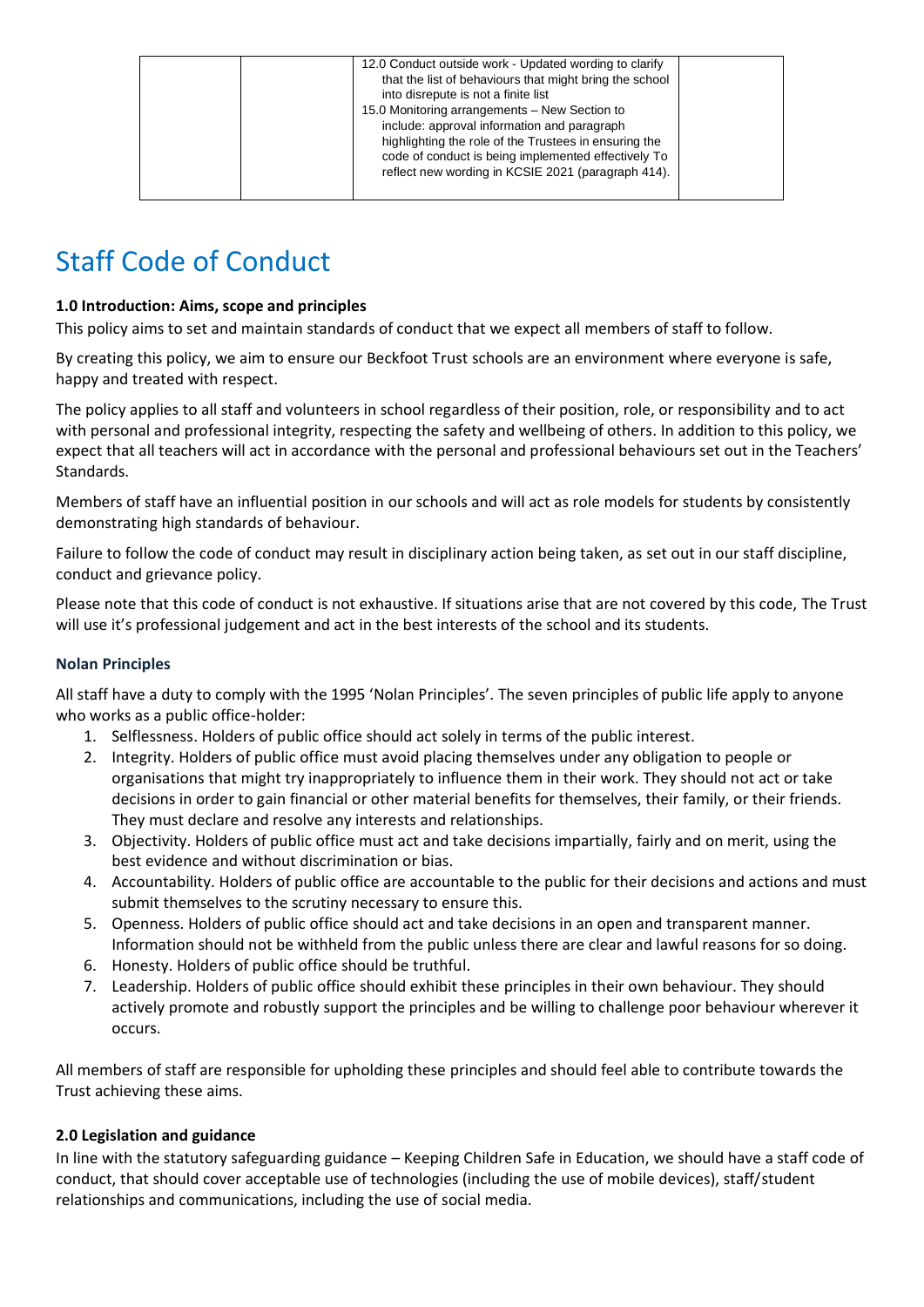## **3.0 General obligations**

- Members of staff set an example to students. They will:
- Maintain high standards in their attendance and punctuality
- Never use inappropriate or offensive language in school
- Treat students and others with dignity and respect
- Show tolerance and respect for the rights of others
- Not undermine fundamental British values, including democracy, the rule of law, individual liberty, and mutual respect and tolerance of those with different faiths and beliefs
- Not express personal beliefs in a way that exploits students' vulnerability or might lead them to break the law
- Understand the statutory frameworks they must act within
- Adhere to the Teachers' Standards

## **4.0 Safeguarding**

Members of staff have a duty to safeguard students from harm, and to report any concerns they have. This includes physical, emotional and sexual abuse, and neglect.

Staff must familiarise themselves with our child protection and safeguarding policy including prevention initiatives, and ensure they are aware of the processes to follow if they have concerns about a child.

Our child protection and safeguarding policy and procedures is available on the Trust website at **<http://www.beckfoottrust.org/about-us/key-information/policies-and-documents/>**. New staff will also be given copies on arrival.

#### **Low-level concerns about members of staff**

A low-level concern is a behaviour towards a child by a member of staff that does not meet the harms threshold, is inconsistent with the staff code of conduct, and may be as simple as causing a sense of unease or a 'nagging doubt'. For example, this may include:

- Being over-friendly with children
- Having favourites
- Taking photographs of children on a personal device
- Engaging in one-to-one activities where they can't easily be seen
- Using inappropriate language

Low-level concerns can include inappropriate conduct inside and outside of work.

All members of staff should share any low-level concerns they have using the reporting procedures set out in our child protection and safeguarding policy. We also encourage members of staff to self-refer if they find themselves in a situation that could be misinterpreted. If members of staff are not sure whether behaviour would be deemed a low-level concern, we encourage them to report it.

All reports will be handled in a responsive, sensitive and proportionate way.

Unprofessional behaviour will be addressed, and the staff member supported to correct it, at an early stage.

This creates and embeds a culture of openness, trust and transparency in which our values and expected behaviour are constantly lived, monitored and reinforced by all staff, while minimising the risk of abuse.

Reporting and responding to low-level concerns is covered in more detail in our child protection and safeguarding policy. This is available at **<http://www.beckfoottrust.org/about-us/key-information/policies-and-documents/>**.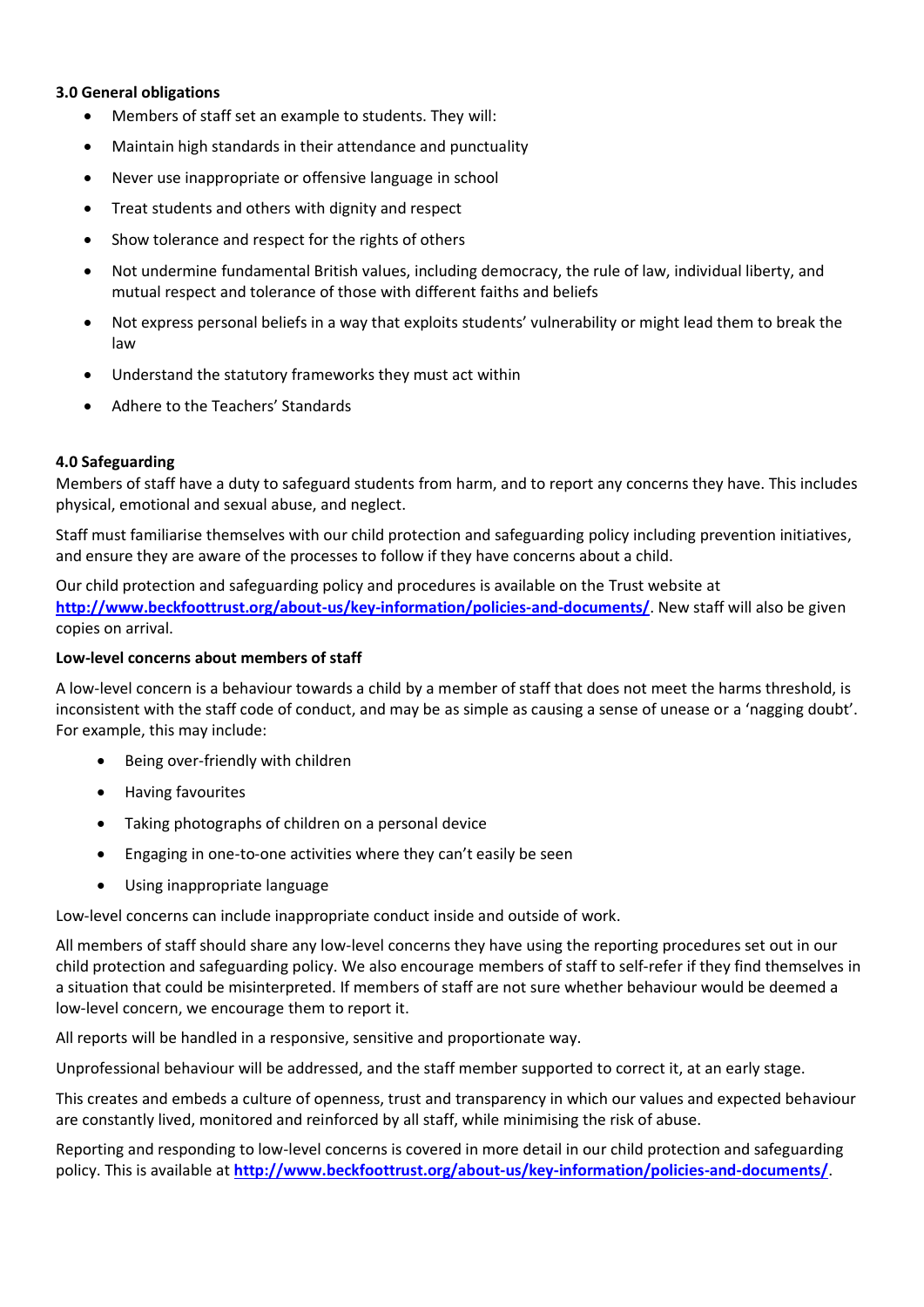## **5.0 Staff-student relationships**

Members of staff will observe proper boundaries with students that are appropriate to their professional position. They will act in a fair and transparent way that would not lead anyone to reasonably assume they are not doing so.

If staff members and students must spend time on a one-to-one basis, members of staff will ensure that:

- This takes place in a public place that others can access
- Others can see into the room
- A colleague or line manager knows this is taking place

Members of staff should avoid contact with students outside of school hours if possible.

Personal contact details should not be exchanged between staff and students. This includes social media profiles.

If a staff member is concerned at any point that an interaction between themselves and a student may be misinterpreted, or if a staff member is concerned at any point about a fellow staff member and a student, this should be reported in line with the procedures set out in our child protection and safeguarding policy.

Many students and their parents may wish to give gifts to staff, for example, at the end of the school year, gifts from staff to students are not acceptable.

Many students and their parents may wish to give gifts of a low intrinsic value to members of staff, for example, at the end of the school year, gifts from staff to students are not acceptable. Refer to the Trust's Gifts and Hospitality policy that can be found at **<http://www.beckfoottrust.org/about-us/key-information/policies-and-documents/>**.

## **6.0 Communication and social media**

Members of staff's social media profiles should not be available to students. If they have a personal profile on social media sites, they should not use their full name, as students may be able to find them. Staff should consider using a first and middle name instead, and set public profiles to private.

Members of staff should not attempt to contact students or their parents via social media, or any other means outside school, in order to develop any sort of relationship. They will not make any efforts to find students' or parents' social media profiles.

Members of staff will ensure that they do not post any images online that identify children who are students at the school without their consent.

Members of staff should be aware of the Trust's online safety policy.

#### **7.0 Acceptable use of technology**

Members of staff will not use technology in school to view material that is illegal, inappropriate or likely to be deemed offensive. This includes, but is not limited to, sending obscene emails, gambling and viewing pornography or other inappropriate content.

Members of staff will not use personal mobile phones or cameras to take pictures of students.

The Trust has the right to monitor emails and internet use on the school IT system.

Please refer to the Trusts Online Safety policy and acceptable use agreements that can be found at **<http://www.beckfoottrust.org/about-us/key-information/policies-and-documents/>**.

#### **8.0 Confidentiality**

In the course of their role, members of staff are often privy to sensitive and confidential information about the school, staff, pupils and their parents.

This information should never be:

- Disclosed to anyone unless required by law or with consent from the relevant party or parties
- Used to humiliate, embarrass or blackmail others
- Used for a purpose other than what it was collected and intended for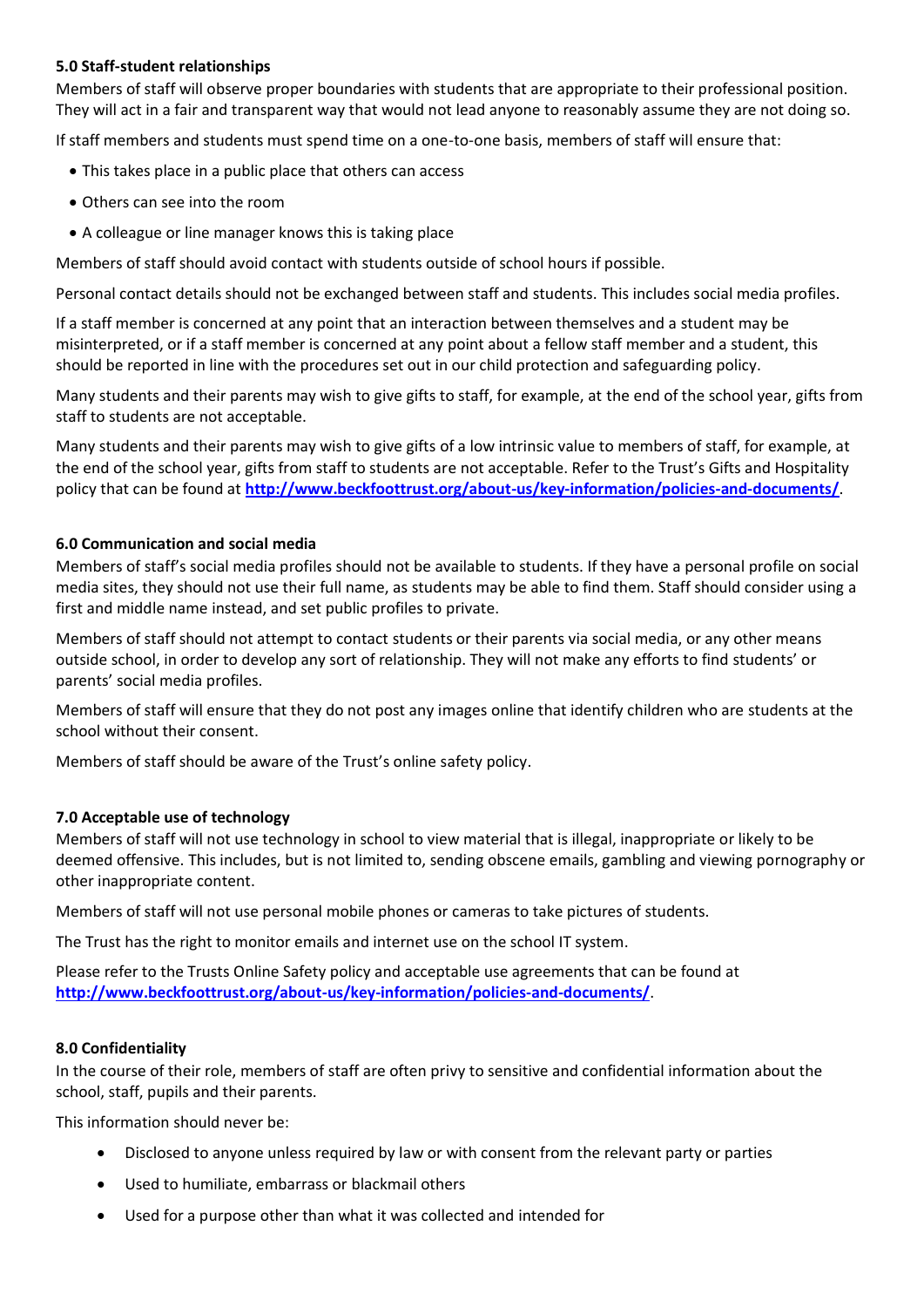All staff must remain within the boundaries of data protection and seek compliance advice where necessary. Please refer to the Trust Data Protection and FOI policy and the Data Sharing guidance. This does not overrule staff's duty to report child protection concerns to the appropriate channel where staff believe a child has been harmed or is at risk of harm, as detailed further in our child protection and safeguarding policy.

# **9.0 Honesty & Integrity**

Members of staff should maintain the highest standard of honesty and integrity in their role. This includes when dealing with pupils, handling money, claiming expenses and using school property and facilities. They are expected to behave professionally at all times and have an individual responsibility to maintain their reputation and the reputation of the Trust both in and outside of work. Staff must inform the Headteacher of any situation that could bring the Trust into disrepute.

Staff will not accept bribes. Gifts that are not of a low intrinsic value must be declared and recorded on the gifts and hospitality register. Please refer to the Trusts gifts and hospitality policy.

Staff will ensure that all information given to the school is correct. This should include:

- Background information (including any past or current investigations/cautions related to conduct outside of school)
- Qualifications
- Professional experience

Where there are any updates to the information provided to the school, the member of staff will advise the school as such as soon as reasonably practicable. Consideration will then be given to the nature and circumstances of the matter and whether this may have an impact on the member of staff's employment.

Staff may take on additional work outside the Trust, either paid or voluntary, provided it does not conflict with the interests of the Trust or affect an individual's work performance.

# **10.0 Punctuality**

All members of staff must be punctual at all times including the start of the day and to be on time for changeover of lessons and all duties. Any unexpected or unavoidable delays should be reported to school at the earliest opportunity so that cover arrangements can be put in place if needed.

# **11.0 Professional Appearance**

As a minimum, staff should model good practice in their appearance, body language and use of language. they should be smart and professional, avoiding wearing clothes that may cause offence to others including exposure of skin or inappropriate or offensive logos. Jewellery should be kept to a minimum in line with responsibilities towards health and safety of self and others. Staff should not wear open flip flops and avoid wearing open toe footwear on the grounds of health and safety.

Staff should refrain from chewing gum, eating and drinking in corridors and using inappropriate language in either written or verbal form.

Please note: schools may choose to include additional locally agreed and reasonable professional appearance guidance.

# **12.0 Conduct outside of work**

Staff will not act in a way that would bring the Trust, school, or the teaching profession, into disrepute. This covers conduct including but not limited to relevant criminal offences, such as violence or sexual misconduct, as well as negative comments about the school on social media.

# **13.0 Alcohol:**

# **- On-Site Staff Only Events**

It is not permitted for staff to drink alcohol on school premises.